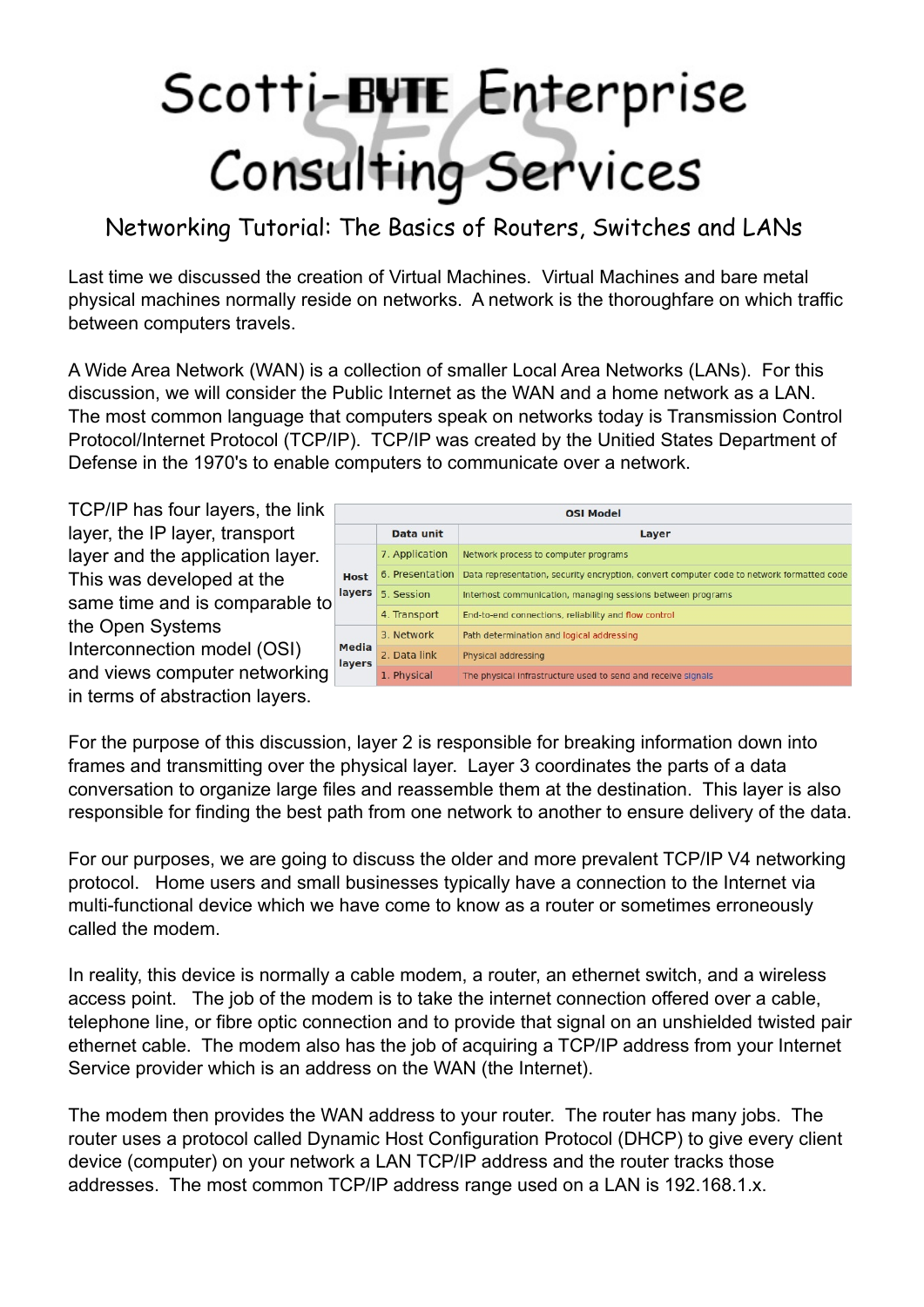The addresses in this range are referred to as private addresses since they are not publically accessible from the Internet. Another reason why private address ranges are used on LANs is because there are a limited number of Internet addresses available in the TCP/IP V4 range. Specifically, each of the four values in a dotted TCP/IP address is a number from 1 to 255. This provides a total of 4,294,967,296 addresses in this 32 bit address space. That sounds like a lot, but public addresses in this range are nearly exhausted worldwide.

TCP/IP V6 is now in use and has a 128 bit address space compared with the 32 bit address space in TCP/IP V4. The TCP/IP address space is roughly 17 billion times the size of the TCP/IP V4 address space. So, it is virtually unlimited.

The more substancial reason why routers are used is for security. The private address range on the LAN side of your network is not directly accessible from the Internet. Routers employ Network Address Translation which is a process where one or more local IP addresses can



share a WAN address on the modem granted by the Internet Service Provider (ISP). In the illustration, note that 99.149.34.20 is an example of an ISP granted WAN address. The inside private addresses are 192.168.1.30 and 192.168.1.32 for two PCs and 192.168.1.31 for a printer. The gateway at 192.168.1.1 is the address of the router and also the route or direction that a device on the LAN has to take to get to the WAN.

Communication from the LAN to the WAN is possible directly, but responses back to the LAN are handled through Network Address Translation (NAT). Most LANs have routers configured to use dynamic NAT. In this type of NAT, an unregistered IP address is translated into the registered public WAN address of the router. For example, if the PC at 192.168.1.30 wishes to go to google.com, the outbound request to google.com looks like it comes from 99.149.34.20, but the 192.168.1.30 LAN address is encapsulated in the request so that the router will know where to send the response to when the information is sent back to the router at 99.149.34.20.

In addition to TCP/IP addresses, different types of traffic move on different IP Port numbers. Port numbers are usually utilized by applications to make connections. There are several well known application port numbers such as port 80 for http we traffic and port 21 for file transfer protocol traffic. So, a PC might be providing an Apache web server on port 8080 and the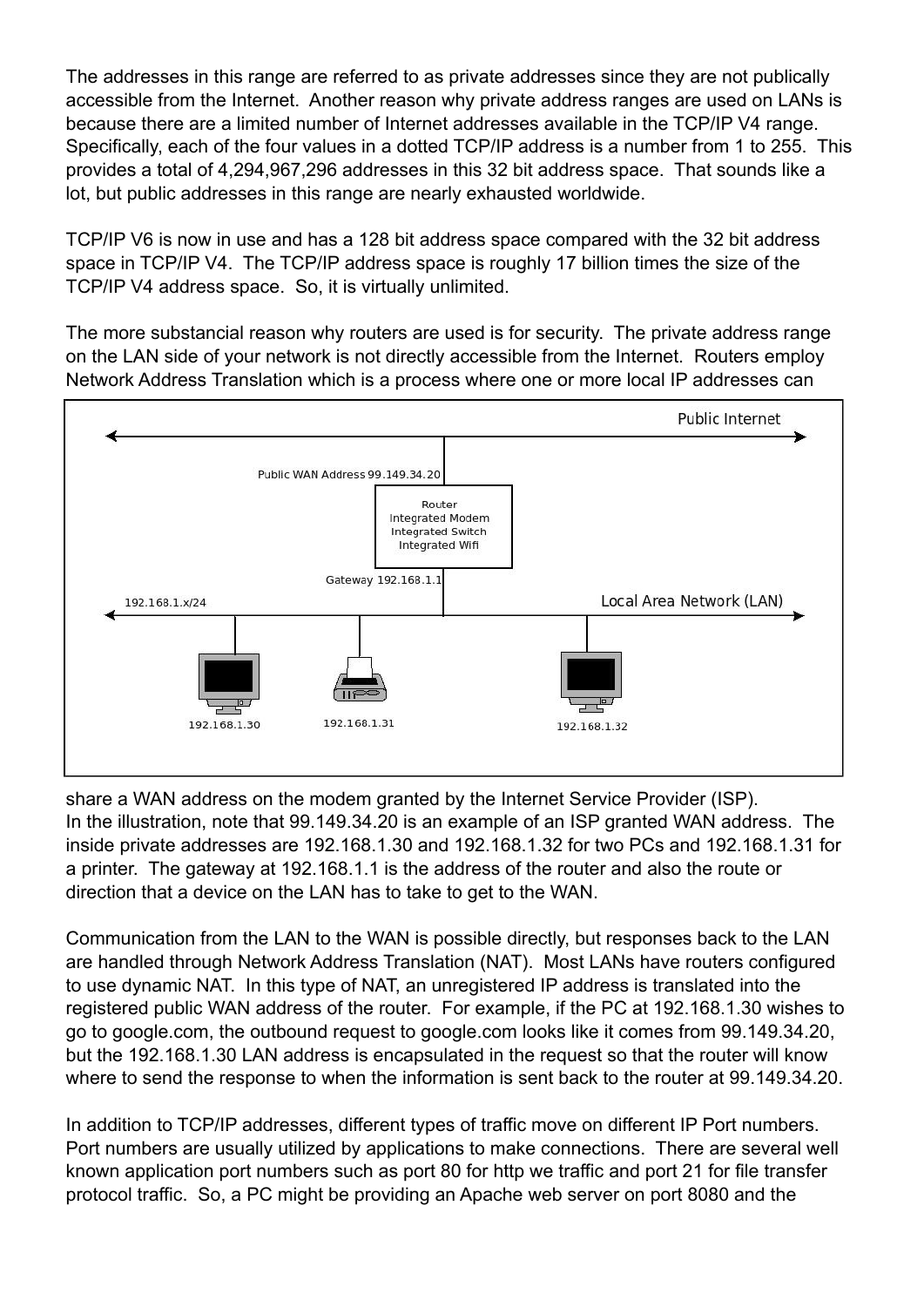address of the web server might be 192.168.1.100. This would be referred to as 192.168.1.100:8080.

In addition to NAT, routers also implement Port Address Translation (PAT). With PAT, TCP/IP port numbers are used to tell the router which system on the LAN is supposed to receive certain traffic. PAT is also referred to as routing pinholes or port forwarding.

| <b>CREATE NEW PORT FORWARD RULE</b> |                                    |  |  |
|-------------------------------------|------------------------------------|--|--|
| Name                                | Camera                             |  |  |
| Enabled                             | ×<br>Enable this port forward rule |  |  |
| Interface                           | ● WAN ● WAN2 ● Both                |  |  |
| From                                | <b>Anywhere</b> Limited            |  |  |
| Port                                | 5000                               |  |  |
| Forward IP                          | 192.168.1.200                      |  |  |
| <b>Forward Port</b>                 | 554                                |  |  |

Most routers allow you to define a router pinhole or port forward to use

for PAT. As an example, you might have a camera running at address 192.168.1.200 speaking



the Real Time Streaming Protocol (RTSP) which uses port 554. If you arbitrarily define port 5000 on your router to forward to 192.168.1.200 at port 554, this would allow your camera to be accessible from the public internet at 99.149.34.20:5000 in our example. Port forwarding is not the most secure way to configure your network, but it is normally one of the only options available on a typical retail router. The reason that port forwarding pinholes are not secure is that they provide a wide open pathway to the target node and port number on your LAN that you define. If you are confident in the security of your target system, then that is ok.

Routers are also referred to as firewalls because they block inbound traffic from the Internet to your LAN devices. From a security perspective, this is not secure because you may have devices on your LAN that make connections to servers on the Internet that provide unintentional access to your LAN remotely. Most people run firewalls on their LAN computers also, virus protection, spyware protection and ad-blockers but even with all these measures, retail routers do not provide the necessary protection. The best security posture is to block all unauthorized traffic at the router and not all routers can do that. Better quality routers provide Internet Prevention System (IPS), Geographical IP filtering (GeoIP), and Deep Packet Inspection (DPI), and DNS filtering. All these measures allow for much better inbound and outbound traffic control from the LAN.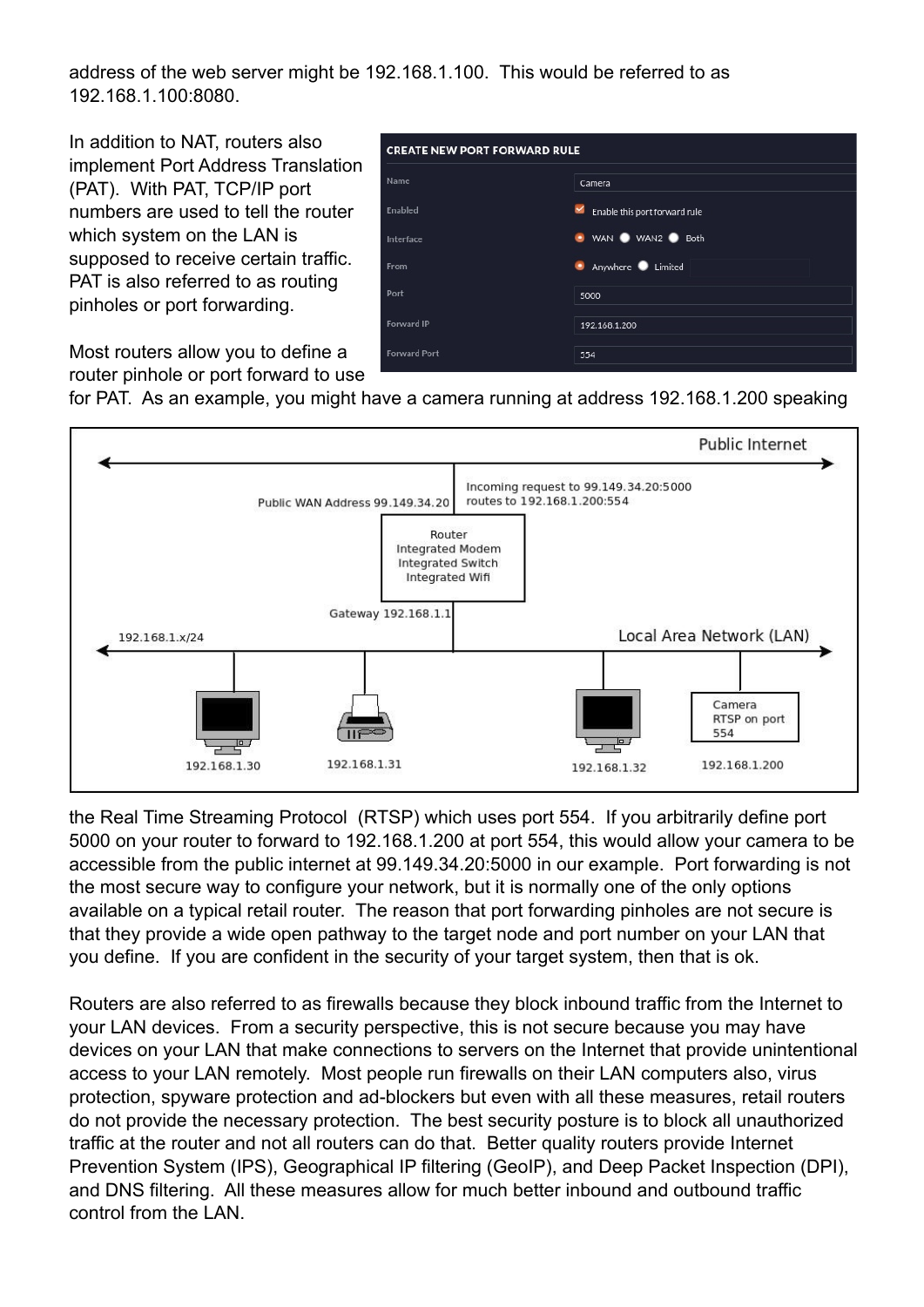Another function that a combo router provides is an ethernet switch. If you look at the back of your router and you have four or five additional ports other than the connection to your ISP,

those are switch ports. Switch ports allow you to connect more than one computer to your Internet connection. Many routers have these additional switch ports that let you plug in multiple computers, printers, and other devices. These switch ports are "unmanaged" ports. Unmanaged ports are swtich ports that "repeat" all traffic of the device plugged into them to all the other ports. This allows any device on the network to communicate with



any other device. This sounds like a great idea, but not always desireable.

For example, you may have a device that has so much communication that it creates so much traffic on the network to the point that it negatively impacts the performance of the other

systems connected to your LAN. Also, as described above, you may have an Internet camera, Smart Speaker, or Smart Thermostat that could be providing unintended access to the other systems on your network.



It is also common to add an inexpensive unmanaged switch external to your router when you need more ports. These are

great devices, but they do nothing for traffic management or security.

The alternative is to acquire a "managed switch". A managed switch goes beyond layer 2 bridging as described above and can perform many of the functions of a router at layer 3. The

Netgear switch pictured is an unmanaged layer 2 swtich and performs only the bridging function. A managed switch, also referred to as a layer 3 switch can support IP routing and supports VLANs. A VLAN is a virtual LAN. A VLAN is a way of creating another network separate from your primary LAN. Your primary LAN is usually referred to as VLAN 1. More advanced routers and managed switches allow the definition and routing of VLANs.



The switch pictured at right is a managed switch that allows the configuration and management of VI ANs